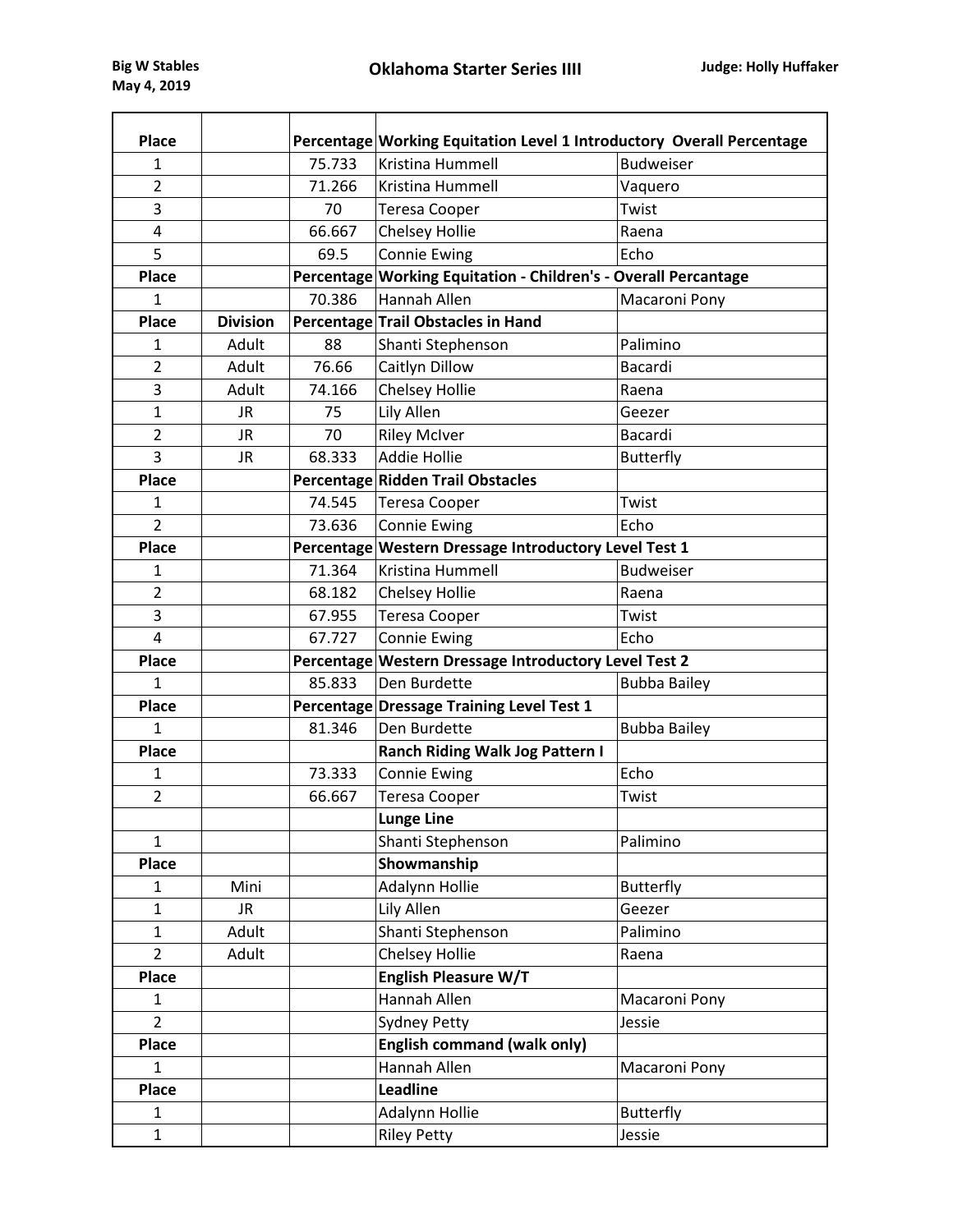| <b>Place</b>   | <b>English Command W/T</b>              |                     |  |  |
|----------------|-----------------------------------------|---------------------|--|--|
| $\mathbf{1}$   | <b>Sydney Petty</b>                     | Jessie              |  |  |
| $\overline{2}$ | Hannah Allen                            | Macaroni Pony       |  |  |
| Place          | English/Western Command W/T/C           |                     |  |  |
| 1              | Courtney Bryant                         | Fancy               |  |  |
| $\overline{2}$ | <b>Sydney Petty</b>                     | Jessie              |  |  |
| <b>Place</b>   | Western Pleasure W/J                    |                     |  |  |
| 1              | Kristina Hummell                        | <b>Budweiser</b>    |  |  |
| $\overline{2}$ | <b>Connie Ewing</b>                     | Echo                |  |  |
| Place          | <b>Western Command W/J</b>              |                     |  |  |
| $\overline{2}$ | Chelsey Hollie                          | Raena               |  |  |
| $\mathbf{1}$   | <b>Sydney Petty</b>                     | Jessie              |  |  |
| <b>Place</b>   | <b>Walking Race</b>                     |                     |  |  |
| 1              | Hannah Allen                            | Macaroni Pony       |  |  |
| $\overline{2}$ | Adalynn Hollie                          | Butterfly           |  |  |
| 3              | <b>Sydney Petty</b>                     | Jessie              |  |  |
| Place          | <b>Egg and Spoon Race</b>               |                     |  |  |
| 1              | <b>Sydney Petty</b>                     | Jessie              |  |  |
| $\overline{2}$ | Hannah Allen                            | Macaroni Pony       |  |  |
| <b>Place</b>   | Flag Race (no canter/lope)              |                     |  |  |
| $\mathbf{1}$   | <b>Sydney Petty</b>                     | Jessie              |  |  |
| $\overline{2}$ | Hannah Allen                            | Macaroni Pony       |  |  |
| <b>Place</b>   | Flag Race - Any Gait                    |                     |  |  |
| 1              | Den Burdette                            | <b>Bubba Bailey</b> |  |  |
| <b>Place</b>   | Keyhole (no canter/lope)                |                     |  |  |
| 1              | Hannah Allen                            | Macaroni Pony       |  |  |
| $\overline{2}$ | <b>Sydney Petty</b>                     | Jessie              |  |  |
| Place          | Keyhole (any gait)                      |                     |  |  |
| 1              | Den Burdette                            | <b>Bubba Bailey</b> |  |  |
| $\overline{2}$ | <b>Sydney Petty</b>                     | Jessie              |  |  |
| 3              | Courtney Bryant                         | Fancy               |  |  |
| <b>Place</b>   | <b>Barrell Race - no cantering/lope</b> |                     |  |  |
| 1              | Hannah Allen                            | Macaroni Pony       |  |  |
| $\overline{2}$ | <b>Sydney Petty</b>                     | Jessie              |  |  |
| 3              | Adalynn Hollie                          | Butterfly           |  |  |
| Place          | Barrell Race - any gait                 |                     |  |  |
| 1              | Courtney Bryant                         | Fancy               |  |  |
| $\overline{2}$ | <b>Sydney Petty</b>                     | Jessie              |  |  |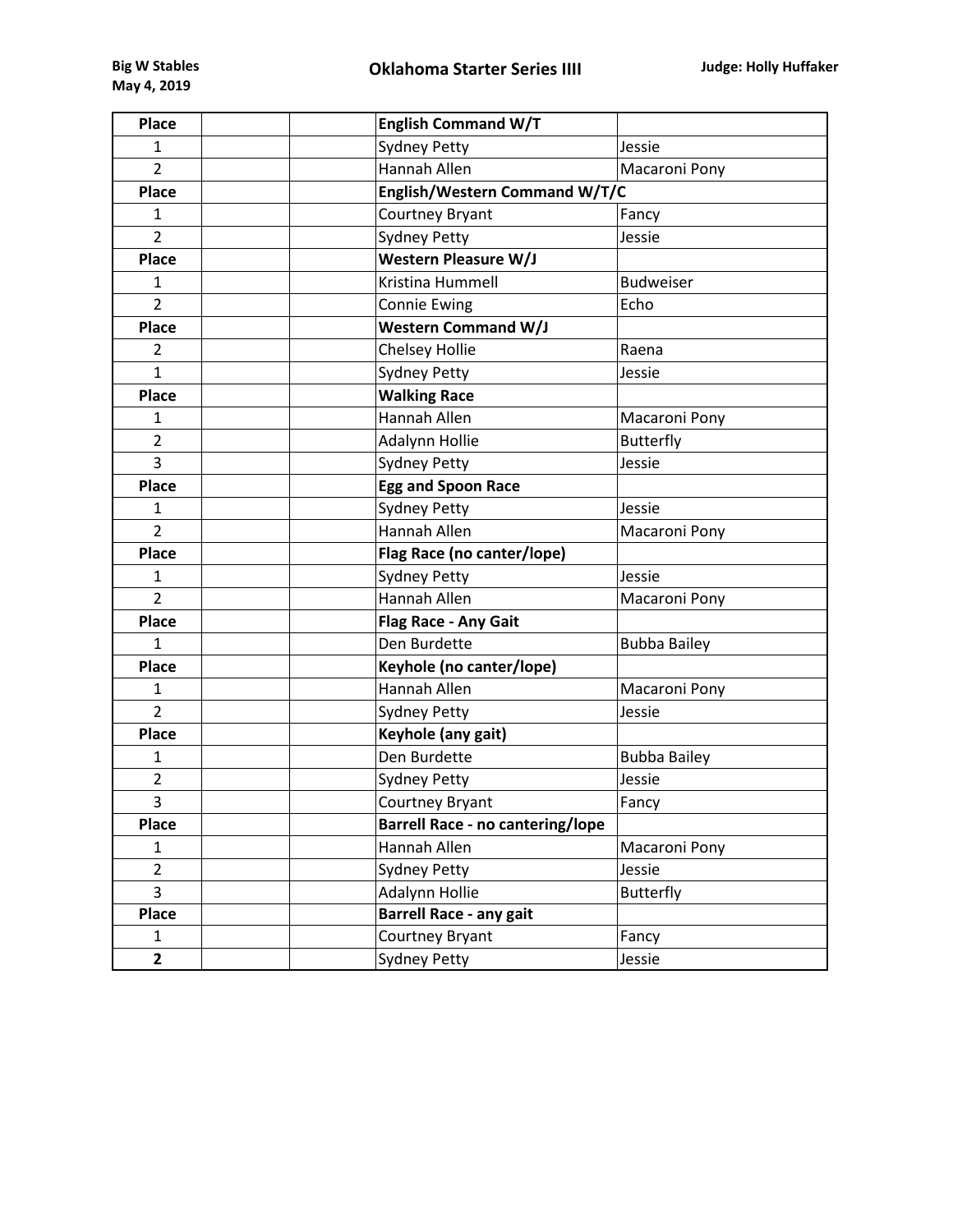## **United States Rules for Working Equitation FINAL COMPETITION PLACEMENT**

| Dresssage, EOH         |                                                       |                                 |                                  |  |                                 |                   |                |                   |                                                  |          |                                  |  |  |  |
|------------------------|-------------------------------------------------------|---------------------------------|----------------------------------|--|---------------------------------|-------------------|----------------|-------------------|--------------------------------------------------|----------|----------------------------------|--|--|--|
|                        | <b>Competition Name: Oklahoma Starter Series III</b>  |                                 |                                  |  |                                 |                   |                | Date: May 4, 2019 |                                                  |          |                                  |  |  |  |
|                        | Level/Division: Children's                            |                                 | Class No. 20 A                   |  |                                 | No of Competitors |                | <b>Sheet</b>      | $\mathbf{1}$                                     | $of \t1$ |                                  |  |  |  |
|                        | Rider Name/No. 482<br>Hannah Allen                    |                                 | Rider Name/No.<br>Horse Name/No. |  | Rider Name/No.<br>Horse Name/No |                   | Rider Name/No. |                   | Rider Name/No.t<br>Horse Name/No. Horse Name/No. |          | Rider Name/No.<br>Horse Name/No. |  |  |  |
| Official's<br>Approval |                                                       | Horse Name/No.<br>Macaroni Pony |                                  |  |                                 |                   |                |                   |                                                  |          |                                  |  |  |  |
|                        | <b>DRESSAGE</b>                                       |                                 |                                  |  |                                 |                   |                |                   |                                                  |          |                                  |  |  |  |
|                        | Percentage                                            |                                 | 72.105                           |  |                                 |                   |                |                   |                                                  |          |                                  |  |  |  |
|                        | <b>Total Collective</b><br>Marks                      |                                 | 59                               |  |                                 |                   |                |                   |                                                  |          |                                  |  |  |  |
|                        | Placing                                               |                                 | 1                                |  |                                 |                   |                |                   |                                                  |          |                                  |  |  |  |
|                        | Points                                                |                                 | $\overline{2}$                   |  |                                 |                   |                |                   |                                                  |          |                                  |  |  |  |
|                        | <b>EASE OF</b><br><b>HANDLING</b>                     |                                 |                                  |  |                                 |                   |                |                   |                                                  |          |                                  |  |  |  |
|                        | Percentage                                            |                                 | 68.667                           |  |                                 |                   |                |                   |                                                  |          |                                  |  |  |  |
|                        | <b>Total Collective</b><br>Marks                      |                                 | 47                               |  |                                 |                   |                |                   |                                                  |          |                                  |  |  |  |
|                        | Total No. of 0's                                      |                                 | $\pmb{0}$                        |  |                                 |                   |                |                   |                                                  |          |                                  |  |  |  |
|                        | Placing                                               |                                 | $\mathbf{1}$                     |  |                                 |                   |                |                   |                                                  |          |                                  |  |  |  |
|                        | Points                                                |                                 | $\overline{2}$                   |  |                                 |                   |                |                   |                                                  |          |                                  |  |  |  |
|                        | <b>DRESSAGE/EOH</b><br>POINT TOTAL                    |                                 | $\overline{4}$                   |  |                                 |                   |                |                   |                                                  |          |                                  |  |  |  |
|                        | <b>SPEED</b>                                          |                                 |                                  |  |                                 |                   |                |                   |                                                  |          |                                  |  |  |  |
|                        | <b>Elapsed Time</b>                                   |                                 |                                  |  |                                 |                   |                |                   |                                                  |          |                                  |  |  |  |
|                        | Penalty/Bonus                                         |                                 |                                  |  |                                 |                   |                |                   |                                                  |          |                                  |  |  |  |
|                        | <b>Final Time</b>                                     |                                 |                                  |  |                                 |                   |                |                   |                                                  |          |                                  |  |  |  |
|                        | Placing                                               |                                 |                                  |  |                                 |                   |                |                   |                                                  |          |                                  |  |  |  |
|                        | Points                                                |                                 |                                  |  |                                 |                   |                |                   |                                                  |          |                                  |  |  |  |
|                        | <b>AVERAGE</b><br><b>EOH/DRESSAGE</b><br><b>SCORE</b> |                                 | 70.386                           |  |                                 |                   |                |                   |                                                  |          |                                  |  |  |  |
|                        | <b>TOTAL POINTS</b>                                   |                                 | $\overline{4}$                   |  |                                 |                   |                |                   |                                                  |          |                                  |  |  |  |
|                        | No of<br>DOs/Scratches                                |                                 | $\mathbf{1}$                     |  |                                 |                   |                |                   |                                                  |          |                                  |  |  |  |